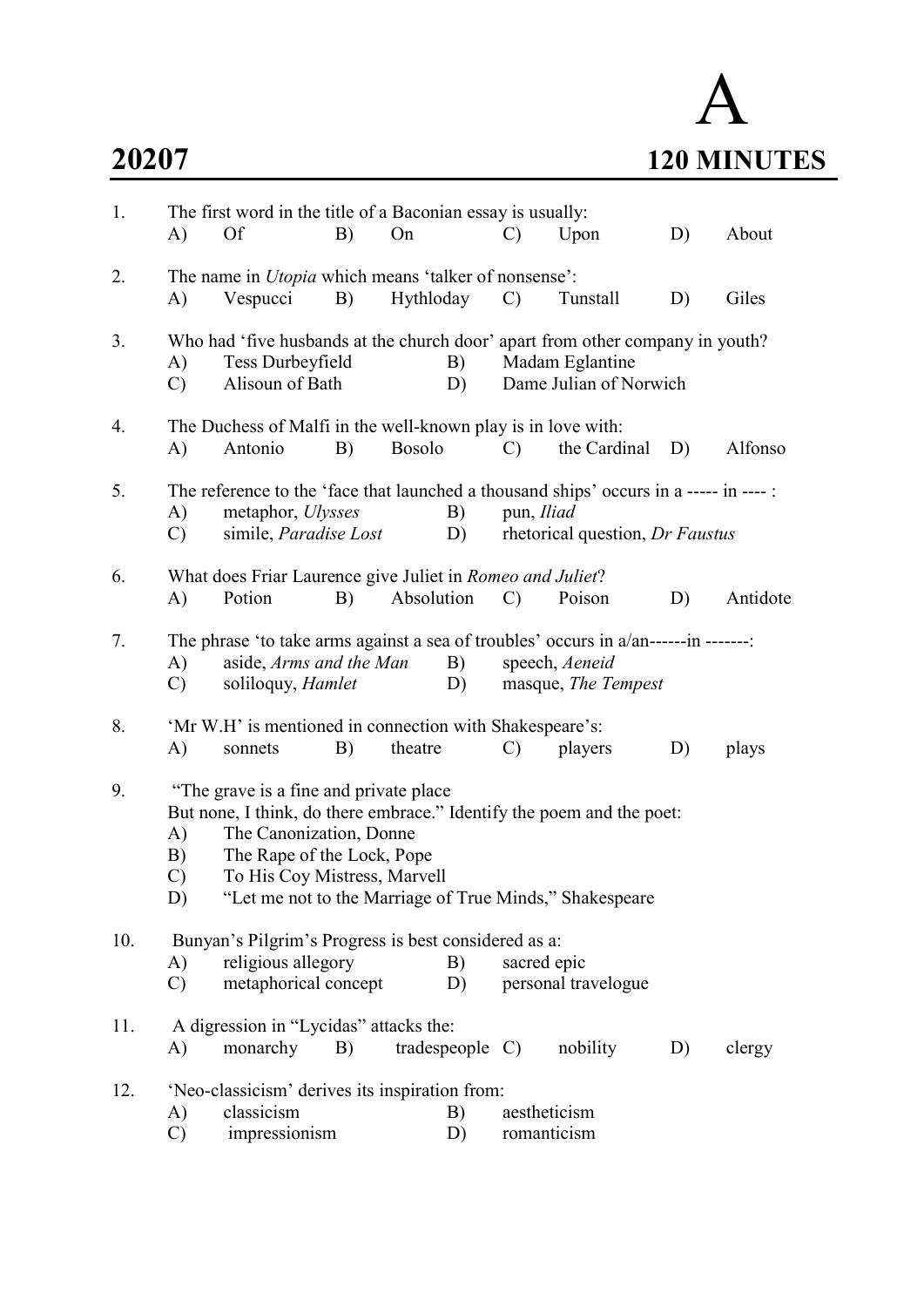| 13. | A)                                                                                                                                                    | 'Malapropism' is associated with a character created by:<br>Chaucer                                                                                                                                                                  | B) | Shakespeare C) |               |               | Dickens                                                                                                                              | D)   | Sheridan   |
|-----|-------------------------------------------------------------------------------------------------------------------------------------------------------|--------------------------------------------------------------------------------------------------------------------------------------------------------------------------------------------------------------------------------------|----|----------------|---------------|---------------|--------------------------------------------------------------------------------------------------------------------------------------|------|------------|
| 14. | A)<br>$\mathcal{C}$                                                                                                                                   | The best-known diarist of the seventeeth century:<br><b>Richard Steele</b><br><b>Atticus Finch</b>                                                                                                                                   |    |                | B)<br>D)      |               | Arthur Rowe<br><b>Samuel Pepys</b>                                                                                                   |      |            |
| 15. | A)<br>$\mathcal{C}$                                                                                                                                   | A literary Club founded by Pope, Swift, Gay, Parnell and Arbuthnot:<br>Coffee-house Club<br>Scriblerus Club                                                                                                                          |    |                | B)<br>D)      | The Club      | <b>Twickenham Society</b>                                                                                                            |      |            |
| 16. | The $17th$ century English philosopher who helped lay the foundations of empiricism<br>and political liberalism:<br><b>Burke</b><br>A)<br>B)<br>Locke |                                                                                                                                                                                                                                      |    |                | $\mathcal{C}$ | Malthus       | D)                                                                                                                                   | Kane |            |
| 17. | A)<br>$\mathcal{C}$                                                                                                                                   | A woman with literary or intellectual interests used to be referred to as a:<br>yellow bane<br>blue stocking                                                                                                                         |    |                | B)<br>D)      | white heart   | black widow                                                                                                                          |      |            |
| 18. | A)                                                                                                                                                    | The 18 <sup>th</sup> century writer who came to be called 'Parson Yorick' after the name of a<br>character in one of his works :<br><b>Sterne</b>                                                                                    | B) | Swift          |               | $\mathcal{C}$ | Richardson                                                                                                                           | D)   | Fielding   |
| 19. | A)                                                                                                                                                    | The poet known by the title of the Bard of Ayrshire and as the 'Ploughman Poet':<br><b>Blake</b>                                                                                                                                     | B) | <b>Burns</b>   |               | $\mathcal{C}$ | Langland                                                                                                                             | D)   | Cowper     |
| 20. | A)                                                                                                                                                    | Match these biographies/autobiographies with their authors:<br><b>Works</b><br>1. Lives of the English Poets<br>2. Grace Abounding to the Chief of Sinners<br>3. Confessions<br>4. Poetry and Truth<br>$1-a$ , $2-d$ , $3-b$ , $4-c$ |    |                | B)            |               | <b>Authors</b><br>a) Samuel Johnson<br>b) St Augustine<br>c) Johann W V Goethe<br>John Bunyan<br>d)<br>$1-d$ , $2-a$ , $3-c$ , $4-b$ |      |            |
|     | $\mathcal{C}$                                                                                                                                         | $1-d$ , $2-b$ , $3-c$ , $4-a$                                                                                                                                                                                                        |    |                | D)            |               | 1-c, $2-a$ , $3-d$ , $4-b$                                                                                                           |      |            |
| 21. | A)<br>$\mathcal{C}$                                                                                                                                   | The manifesto of the Romantic Movement:<br>Apology for Poetry<br>Preface to the Fables                                                                                                                                               |    |                | B)<br>D)      |               | Preface to the Lyrical Ballads<br>Areopagitica                                                                                       |      |            |
| 22. | A)                                                                                                                                                    | "Heaven lies about us in our infancy" is a line from:<br>Shelley                                                                                                                                                                     | B) | Browning       |               | $\mathcal{C}$ | Tennyson                                                                                                                             | D)   | Wordsworth |
| 23. | A)<br>$\mathcal{C}$                                                                                                                                   | "English Bards and Scotch Reviewers" is a satirical work by:<br>Oliver Goldsmith<br>Lord Byron                                                                                                                                       |    |                | B)<br>D)      | Robert Nye    | William Hazlitt                                                                                                                      |      |            |
| 24. | A)<br>$\mathcal{C}$                                                                                                                                   | The author of the 'first Gothic novel in the English language':<br>Horace Walpole<br>Ann Radcliffe                                                                                                                                   |    |                | B)<br>D)      |               | Matthew Gregory Lewis<br>William Bexford                                                                                             |      |            |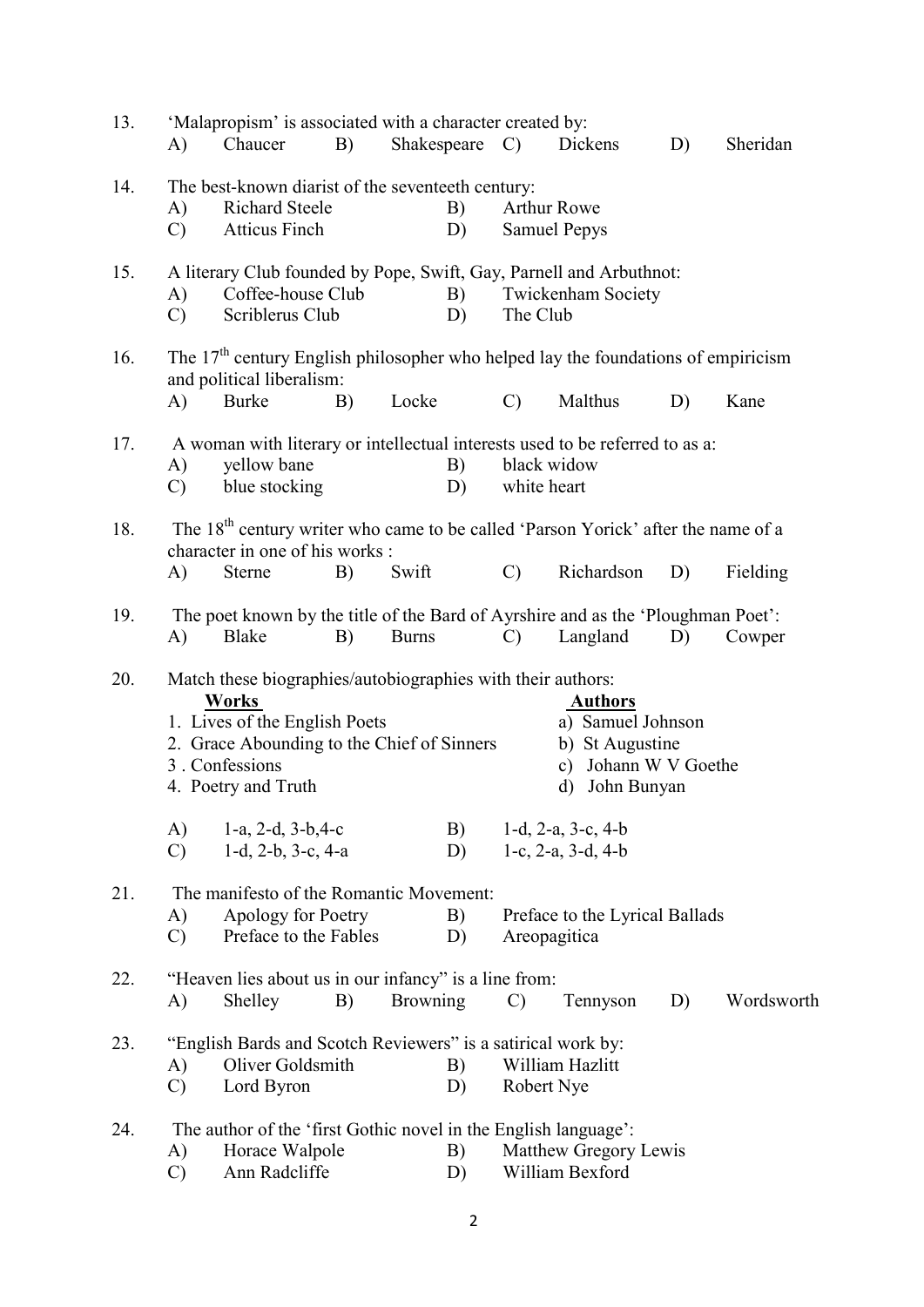| 25.<br>"On the Knocking at the Gate in Macbeth" is a brilliant piece of Shakespearean<br>criticism by: |                                                                                                                          |                                                                                                                                       |    |     |                |               |                                                                                  |    |                                            |  |  |
|--------------------------------------------------------------------------------------------------------|--------------------------------------------------------------------------------------------------------------------------|---------------------------------------------------------------------------------------------------------------------------------------|----|-----|----------------|---------------|----------------------------------------------------------------------------------|----|--------------------------------------------|--|--|
|                                                                                                        | $\bf{A}$                                                                                                                 | Arnold                                                                                                                                | B) |     | Baudelaire     | $\mathcal{C}$ | Coleridge                                                                        | D) | De Quincey                                 |  |  |
| 26.                                                                                                    |                                                                                                                          | An English exponent of 'Utilitarianism':                                                                                              |    |     |                |               |                                                                                  |    |                                            |  |  |
|                                                                                                        | A)                                                                                                                       | <b>TS Eliot</b>                                                                                                                       |    |     | B)             |               | <b>JM</b> Keynes                                                                 |    |                                            |  |  |
|                                                                                                        | $\mathcal{C}$                                                                                                            | JS Mill                                                                                                                               |    |     | D)             |               | Milton Friedman                                                                  |    |                                            |  |  |
| 27.                                                                                                    |                                                                                                                          | "Ulysses" is a dramatic monologue by :                                                                                                |    |     |                |               |                                                                                  |    |                                            |  |  |
|                                                                                                        | A)                                                                                                                       | Alfred Lord Tennyson                                                                                                                  |    |     | B)             |               | Matthew Arnold                                                                   |    |                                            |  |  |
|                                                                                                        | $\mathcal{C}$                                                                                                            | <b>Robert Browning</b>                                                                                                                |    |     | D)             |               | James Joyce                                                                      |    |                                            |  |  |
| 28.                                                                                                    |                                                                                                                          | the gold bar of Heaven':                                                                                                              |    |     |                |               | Which Pre-Raphaelite poet speaks of the subject of his poem who 'leaned out/From |    |                                            |  |  |
|                                                                                                        | $\bf{A}$                                                                                                                 | D.G. Rossetti                                                                                                                         |    |     | B)             |               | William Morris                                                                   |    |                                            |  |  |
|                                                                                                        | $\mathcal{C}$                                                                                                            | A.C. Swinburne                                                                                                                        |    |     | D)             |               | Thomas Woolmer                                                                   |    |                                            |  |  |
| 29.                                                                                                    |                                                                                                                          | 'Art for Art's sake' is the cardinal doctrine of:                                                                                     |    |     |                |               |                                                                                  |    |                                            |  |  |
|                                                                                                        | A)                                                                                                                       | Aestheticism                                                                                                                          |    |     | B)             |               | 'Comp-art-mentalism'                                                             |    |                                            |  |  |
|                                                                                                        | $\mathcal{C}$                                                                                                            | Expressionism                                                                                                                         |    |     | D)             | Purism        |                                                                                  |    |                                            |  |  |
| 30.                                                                                                    |                                                                                                                          | Match the list of authors and their stories:                                                                                          |    |     |                |               |                                                                                  |    |                                            |  |  |
|                                                                                                        |                                                                                                                          | <b>Authors</b>                                                                                                                        |    |     | <b>Stories</b> |               |                                                                                  |    |                                            |  |  |
|                                                                                                        |                                                                                                                          | 1. Mark Twain                                                                                                                         |    | (a) | Rip van Winkle |               |                                                                                  |    |                                            |  |  |
|                                                                                                        |                                                                                                                          | 2. Washington Irving<br>The Celebrated Jumping Frog of Calaveras County<br>(b)<br>3. F. Scott Fitzgerald<br>The Man Who Would be King |    |     |                |               |                                                                                  |    |                                            |  |  |
|                                                                                                        |                                                                                                                          |                                                                                                                                       |    | (c) |                |               |                                                                                  |    |                                            |  |  |
|                                                                                                        |                                                                                                                          | 4. Rudyard Kipling                                                                                                                    |    | (d) |                |               | The Diamond as Big as the Ritz                                                   |    |                                            |  |  |
|                                                                                                        | A)                                                                                                                       | $1-b$ , $2-a$ , $3-c$ , $4-d$                                                                                                         |    |     | B)             |               | 1-d, $2-b$ , $3-c$ , $4-a$                                                       |    |                                            |  |  |
|                                                                                                        | $\mathcal{C}$                                                                                                            | $1-b$ , $2-c$ , $3-d$ , $4-a$                                                                                                         |    |     | D)             |               | $1-b$ , $2-a$ , $3-d$ , $4-c$                                                    |    |                                            |  |  |
| 31.                                                                                                    | Who proposed a new approach to biography 'to exclude everything that is redundant,<br>and nothing that is significant'?: |                                                                                                                                       |    |     |                |               |                                                                                  |    |                                            |  |  |
|                                                                                                        | A)                                                                                                                       | Leonard Woolf                                                                                                                         |    |     | B)             |               | Lesley Stephen                                                                   |    |                                            |  |  |
|                                                                                                        | $\mathcal{C}$                                                                                                            | <b>Lytton Strachey</b>                                                                                                                |    |     | D)             |               | Quentin Bell                                                                     |    |                                            |  |  |
| 32.                                                                                                    |                                                                                                                          | The Reform Bills of the 19 <sup>th</sup> century were intended to:                                                                    |    |     |                |               |                                                                                  |    |                                            |  |  |
|                                                                                                        | A)                                                                                                                       | reform the electoral system                                                                                                           |    |     | B)             |               |                                                                                  |    | reform the system of ownership of property |  |  |
|                                                                                                        | $\mathcal{C}$                                                                                                            | reform the peerage                                                                                                                    |    |     | D)             |               | reform the education system                                                      |    |                                            |  |  |
| 33.                                                                                                    |                                                                                                                          | "The Return of the Native" is included among:                                                                                         |    |     |                |               |                                                                                  |    |                                            |  |  |
|                                                                                                        | A)                                                                                                                       | Wessex novels                                                                                                                         |    |     | B)             |               | Leatherstocking Tales                                                            |    |                                            |  |  |
|                                                                                                        | $\mathcal{C}$                                                                                                            | Graveyard fiction                                                                                                                     |    |     | D)             |               | <b>First Nations literature</b>                                                  |    |                                            |  |  |
| 34.                                                                                                    |                                                                                                                          | Amelia Sedley and Becky Sharp are contrasting characters in:                                                                          |    |     |                |               |                                                                                  |    |                                            |  |  |
|                                                                                                        | A)                                                                                                                       | <b>Moll Flanders</b>                                                                                                                  |    |     | B)             |               | Mansfield Park                                                                   |    |                                            |  |  |
|                                                                                                        | $\mathcal{C}$                                                                                                            | Pilgrim's Progress                                                                                                                    |    |     | D)             |               | Vanity Fair                                                                      |    |                                            |  |  |

3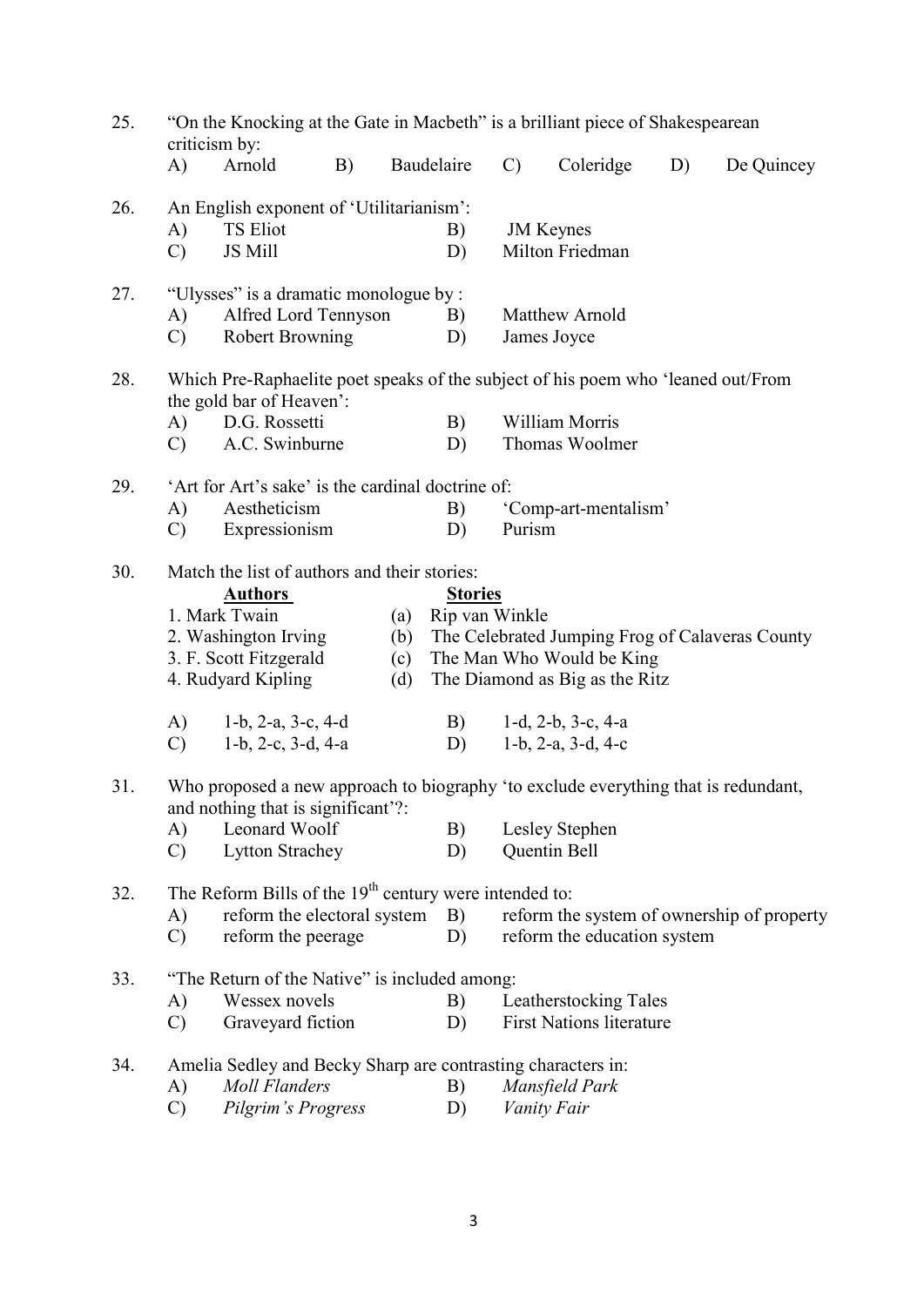| 35.                                                            |                                                                      | George Bernard Shaw is by birth:                                                         |    |          |                 |                      |    |               |  |  |  |  |  |
|----------------------------------------------------------------|----------------------------------------------------------------------|------------------------------------------------------------------------------------------|----|----------|-----------------|----------------------|----|---------------|--|--|--|--|--|
|                                                                | A)                                                                   | English                                                                                  | B) | Scottish | $\mathcal{C}$   | Irish                | D) | Welsh         |  |  |  |  |  |
| 36.                                                            |                                                                      | G.M. Hopkins's term for the complex of characteristics which make an object unique:      |    |          |                 |                      |    |               |  |  |  |  |  |
|                                                                | A)                                                                   | inscape                                                                                  | B) | instress | $\mathcal{C}$   | instrain             | D) | sprung rhythm |  |  |  |  |  |
| 37.                                                            |                                                                      | What does Arnold call 'the study of perfection'?:                                        |    |          |                 |                      |    |               |  |  |  |  |  |
|                                                                | A)                                                                   | Philosophy B)                                                                            |    | Pedagogy | $\mathcal{C}$   | Art                  | D) | Culture       |  |  |  |  |  |
| 38.                                                            |                                                                      | World War I ended with the defeat of:                                                    |    |          |                 |                      |    |               |  |  |  |  |  |
|                                                                | A)                                                                   | The Axis<br>The Central Powers<br>B)                                                     |    |          |                 |                      |    |               |  |  |  |  |  |
|                                                                | $\mathbf{C}$                                                         | The Allies                                                                               |    | D)       |                 | The Triton           |    |               |  |  |  |  |  |
| The Poetry is in the pity' is a phrase associated with:<br>39. |                                                                      |                                                                                          |    |          |                 |                      |    |               |  |  |  |  |  |
|                                                                | A)                                                                   | William Wordsworth<br>B)<br>William Shakespeare                                          |    |          |                 |                      |    |               |  |  |  |  |  |
|                                                                | $\mathcal{C}$                                                        | Wilfred Owen<br>D)<br>Karl Shapiro                                                       |    |          |                 |                      |    |               |  |  |  |  |  |
| 40.                                                            |                                                                      | "The Circus Animals' Desertion" is a work by:                                            |    |          |                 |                      |    |               |  |  |  |  |  |
|                                                                | A)                                                                   | <b>Edward Albee</b>                                                                      |    | B)       |                 | Eugene Ionesco       |    |               |  |  |  |  |  |
|                                                                | $\mathbf{C}$                                                         | Anton Chekov                                                                             |    | D)       |                 | W.B. Yeats           |    |               |  |  |  |  |  |
| 41.                                                            |                                                                      | Ezra Pound's attempt to condense a Jamesian novel resulted in the work:                  |    |          |                 |                      |    |               |  |  |  |  |  |
|                                                                | A)                                                                   | "Hugh Selwyn Mauberley"                                                                  |    |          |                 |                      |    |               |  |  |  |  |  |
|                                                                | B)                                                                   | "The Portrait of a Lady"                                                                 |    |          |                 |                      |    |               |  |  |  |  |  |
|                                                                | $\mathbf{C}$                                                         | "Homage to Sextus Propertius"                                                            |    |          |                 |                      |    |               |  |  |  |  |  |
|                                                                | D)                                                                   | "The Waste Land"                                                                         |    |          |                 |                      |    |               |  |  |  |  |  |
| 42.                                                            |                                                                      |                                                                                          |    |          |                 |                      |    |               |  |  |  |  |  |
|                                                                |                                                                      | It was the best of times. It was the worst of times' These are the opening<br>words of : |    |          |                 |                      |    |               |  |  |  |  |  |
|                                                                | A)                                                                   | <b>Hard Times</b>                                                                        |    | B)       |                 | <b>Bleak House</b>   |    |               |  |  |  |  |  |
|                                                                | $\mathcal{C}$                                                        | A Christmas Carol                                                                        |    | D)       |                 | A Tale of Two Cities |    |               |  |  |  |  |  |
| 43.                                                            | The Movement Poets began by publishing their poems in the anthology: |                                                                                          |    |          |                 |                      |    |               |  |  |  |  |  |
|                                                                | A)                                                                   | New Moves                                                                                |    | B)       | New Lines       |                      |    |               |  |  |  |  |  |
|                                                                | $\mathcal{C}$                                                        | New Lives                                                                                |    | D)       |                 | New Times            |    |               |  |  |  |  |  |
| 44.                                                            |                                                                      | The Irish writer who won the Nobel Prize for Literature in 1995:                         |    |          |                 |                      |    |               |  |  |  |  |  |
|                                                                | A)                                                                   | <b>Samuel Beckett</b>                                                                    |    | B)       |                 | Seamus Heaney        |    |               |  |  |  |  |  |
|                                                                | $\mathcal{C}$                                                        | J M Synge                                                                                |    | D)       |                 | Maureen Duffy        |    |               |  |  |  |  |  |
| 45.                                                            |                                                                      | Max Beerbohm's ferocious attack on this British writer is well-known:                    |    |          |                 |                      |    |               |  |  |  |  |  |
|                                                                | A)                                                                   | <b>Bernard Shaw</b>                                                                      |    | B)       | <b>HG Wells</b> |                      |    |               |  |  |  |  |  |
|                                                                | $\mathbf{C}$                                                         | <b>Bertrand Russell</b>                                                                  |    | D)       |                 | Rudyard Kipling      |    |               |  |  |  |  |  |
| 46.                                                            |                                                                      | A novel about a day in the life of a female protagonist:                                 |    |          |                 |                      |    |               |  |  |  |  |  |
|                                                                | A)                                                                   | Clarissa                                                                                 |    | B)       |                 | The Penelopiad       |    |               |  |  |  |  |  |
|                                                                | $\mathcal{C}$                                                        | Mrs Dalloway                                                                             |    | D)       | Shirley         |                      |    |               |  |  |  |  |  |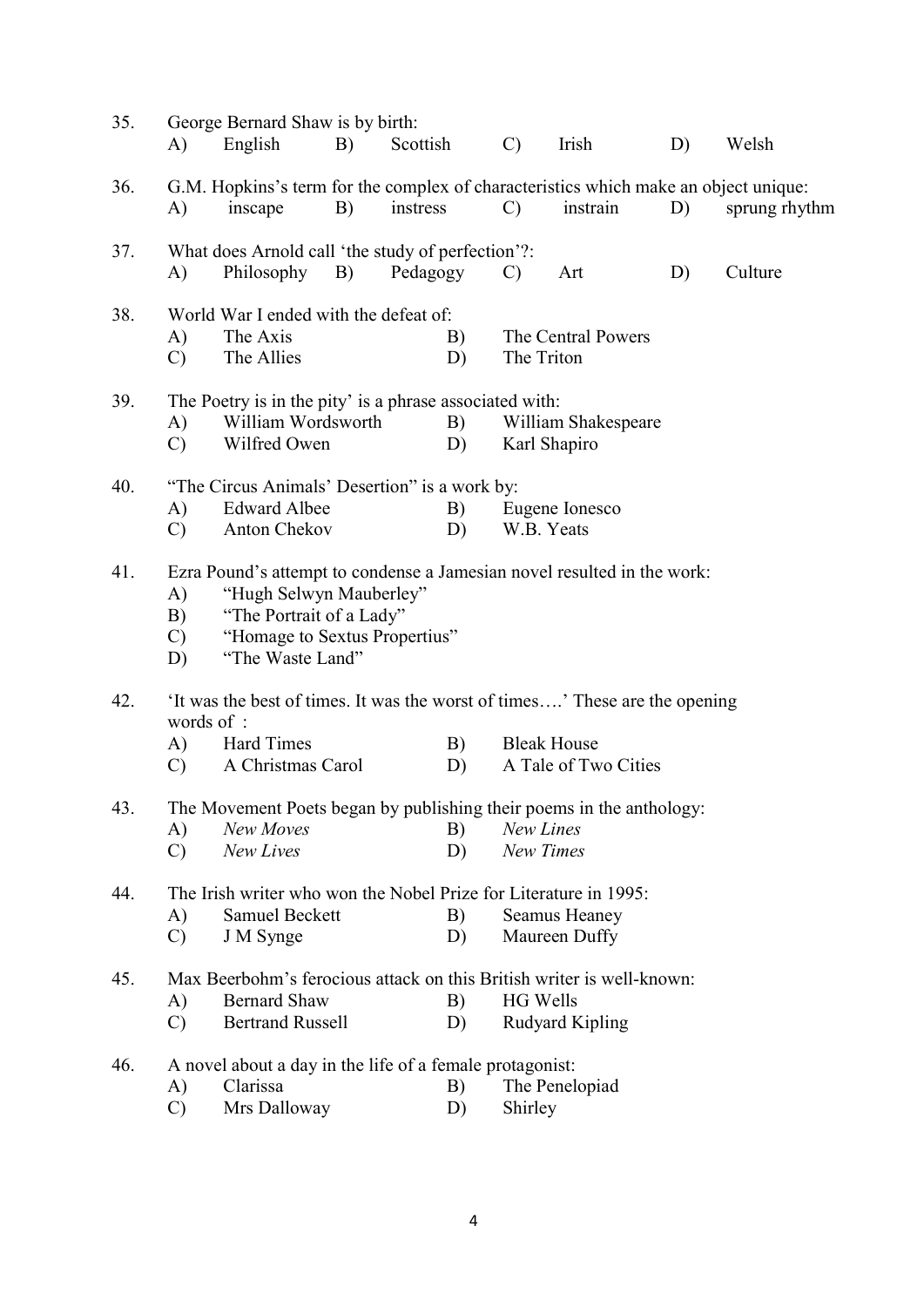| 47. |                                                                              | The prominent Inner Party member named in 1984:                                    |          |                                                                                                      |  |  |  |  |  |
|-----|------------------------------------------------------------------------------|------------------------------------------------------------------------------------|----------|------------------------------------------------------------------------------------------------------|--|--|--|--|--|
|     | A)<br>$\mathcal{C}$                                                          | <b>Winston Smith</b><br>O'Brien                                                    | B)<br>D) | Julia<br>'Big Brother'                                                                               |  |  |  |  |  |
| 48. |                                                                              | The author of "Saturday Night and Sunday Morning":                                 |          |                                                                                                      |  |  |  |  |  |
|     |                                                                              | A) Alan Sillitoe                                                                   | B)       | John Wain                                                                                            |  |  |  |  |  |
|     |                                                                              | C) Jean Rhys                                                                       | D)       | Hanif Kureishi                                                                                       |  |  |  |  |  |
| 49. | spokesman:                                                                   |                                                                                    |          | A character in a play by Ibsen, who has been described as the playwright's personal                  |  |  |  |  |  |
|     | A)                                                                           | Peer Gynt                                                                          | B)       | Doctor Stockmann                                                                                     |  |  |  |  |  |
|     | $\mathcal{C}$                                                                | <b>Pastor Manders</b>                                                              | D)       | Nils Krogstad                                                                                        |  |  |  |  |  |
| 50. | "Riders to the Sea" is a play:                                               |                                                                                    |          |                                                                                                      |  |  |  |  |  |
|     | A)                                                                           | <b>Without Acts</b>                                                                | B)       | In One Act                                                                                           |  |  |  |  |  |
|     | $\mathbf{C}$                                                                 | In Three Acts                                                                      | D)       | In Five Acts                                                                                         |  |  |  |  |  |
| 51. |                                                                              | "Luther $(1961)$ " is a work by:                                                   |          |                                                                                                      |  |  |  |  |  |
|     | A)                                                                           | John Osborne                                                                       | B)       | John Arden                                                                                           |  |  |  |  |  |
|     | $\mathcal{C}$                                                                | Peter Hall                                                                         | D)       | Jonathan Franzen                                                                                     |  |  |  |  |  |
| 52. | The 1965 British play which featured a baby in a pram being stoned to death: |                                                                                    |          |                                                                                                      |  |  |  |  |  |
|     | A)                                                                           | The Pope's Wedding                                                                 | B)       | Early Morning                                                                                        |  |  |  |  |  |
|     | $\mathcal{C}$                                                                | Saved                                                                              | D)       | The Bundle                                                                                           |  |  |  |  |  |
| 53. |                                                                              |                                                                                    |          | "The Gap of Time" is a modern re-telling of Shakespeare's "The Winter's Tale" by :                   |  |  |  |  |  |
|     | A)                                                                           | Margaret Atwood                                                                    | B)       | Jeanette Winterson                                                                                   |  |  |  |  |  |
|     | $\mathbf{C}$                                                                 | Ian Mc Ewan                                                                        | D)       | Howard Jacobson                                                                                      |  |  |  |  |  |
| 54. |                                                                              | Kazuo Ishiguro, who won the 2017 Nobel Prize, was born in:                         |          |                                                                                                      |  |  |  |  |  |
|     | A)                                                                           | Hiroshima<br>B)<br>Nagasaki                                                        |          | <b>Brighton</b><br>Canterbury<br>D)<br>$\mathcal{C}$                                                 |  |  |  |  |  |
| 55. |                                                                              | "The House of Seven Gables" is a work by:                                          |          |                                                                                                      |  |  |  |  |  |
|     | A)                                                                           | Edgar Allan Poe                                                                    | B)       | Nathaniel Hawthorne                                                                                  |  |  |  |  |  |
|     | $\mathcal{C}$                                                                | <b>JC</b> Ransom                                                                   | D)       | Robert Lowell                                                                                        |  |  |  |  |  |
| 56. |                                                                              | author, but with the writer's portrait on the cover:                               |          | The work that was first published in 1855 bearing neither the name of publisher or                   |  |  |  |  |  |
|     | A)                                                                           | Self-Reliance                                                                      | B)       | Walden                                                                                               |  |  |  |  |  |
|     | $\mathcal{C}$                                                                | Leaves of Grass                                                                    | D)       | Letters to the World                                                                                 |  |  |  |  |  |
|     |                                                                              |                                                                                    |          |                                                                                                      |  |  |  |  |  |
| 57. | A)                                                                           | DJ Enright                                                                         | B)       | "Anyone lived in a pretty how town" is the title and the first line of a poem by:<br>Hilda Doolittle |  |  |  |  |  |
|     | $\mathcal{C}$                                                                | <b>EE</b> Cummings                                                                 | D)       | Max Ernst                                                                                            |  |  |  |  |  |
|     |                                                                              |                                                                                    |          |                                                                                                      |  |  |  |  |  |
| 58. | A)                                                                           | The title under which Melville's best-known work was first published:<br>The Whale | B)       | The White Whale                                                                                      |  |  |  |  |  |
|     | $\mathcal{C}$                                                                | Moby Dick or The Whale                                                             | D)       | Moby Dick or The White Whale                                                                         |  |  |  |  |  |
|     |                                                                              |                                                                                    |          |                                                                                                      |  |  |  |  |  |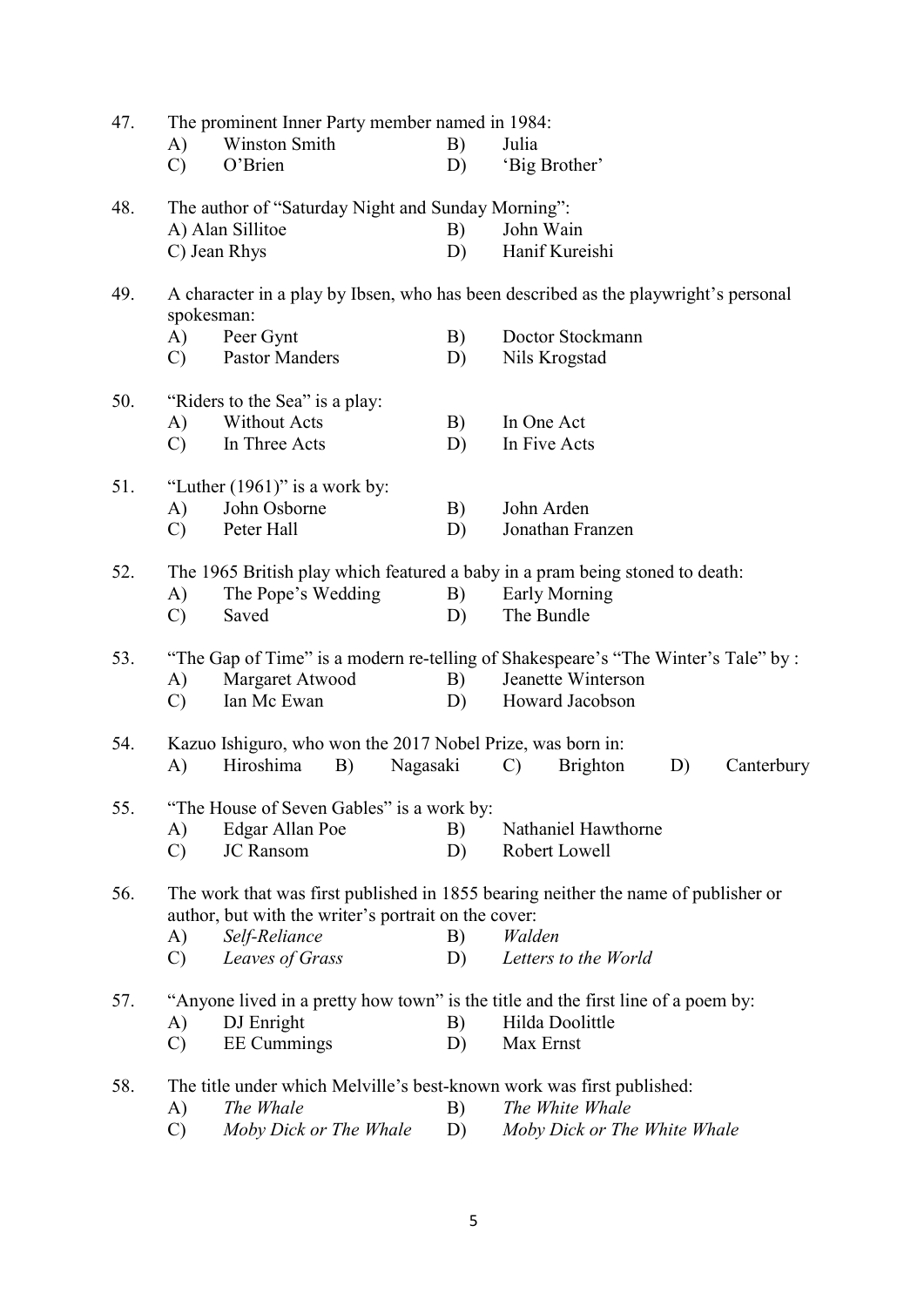59. The bitterness of the Great Depression decade was reflected in the 1939 novel:

- A) 1984 B) To Hell and Back
- C) The Grapes of Wrath D) Gadsby
- 60. Beneatha Younger is a character in a work by:
	- A) Langston Hughes B) Lorraine Hansberry
	- C) Lillian Hellman D) Leslie Mormon Silko

#### 61. Arthur Miller's play based on the Salem witchcraft trials is:

- A) After the Fall
- B) A View from the Bridge
- C) A Memory of Two Mondays
- D) The Crucible
- 62. Sri Aurobindo's philosophy of integral yoga is comprehensively explored in his acclaimed prose work:
	- A) The Life Divine
	- B) Savitri
	- C) The Spirituality of the Future
	- D) Beyond Man
- 63. 'I felt the hunger there/the other one, the fish slithering, turning inside…' These lines from "Hunger" are by:
	- A) Knut Hamsun B) Romain Rolland
	- C) Kamala Das D) Jayanta Mahapatra

#### 64. "Truth, Love and a Little Malice" is the autobiography of:

- A) Nissim Ezekiel B) Gieve Patel
	- C) Khushwant Singh D) Dom Moraes

## 65. In 2002, "Interpreter of Maladies" won the-----.

- A) Booker Prize B) Man Booker Prize
- C) Sahitya Akademi award D) Pulitzer Prize

66. The Bengal Trilogy includes Inquilab; Sonar Bangla and:

- A) The Refugee B) Rhyme and Reason
- C) Red Flag D) The Rage of Revolution

### 67. "King Baabu" is a parodic play by: A) Senghor B) Okigbo C) Achebe D) Soyinka

68. "Birth of a Dream Weaver: A Writer's Awakening" is an autobiographical work by: A) Thiongo B) Clark C) Okri D) Fugard

- 69. The word 'Negritude' was coined by:
	- A) Langston Hughes B) Claude McKay
		- C) Leopold Senghor D) Aime Cesaire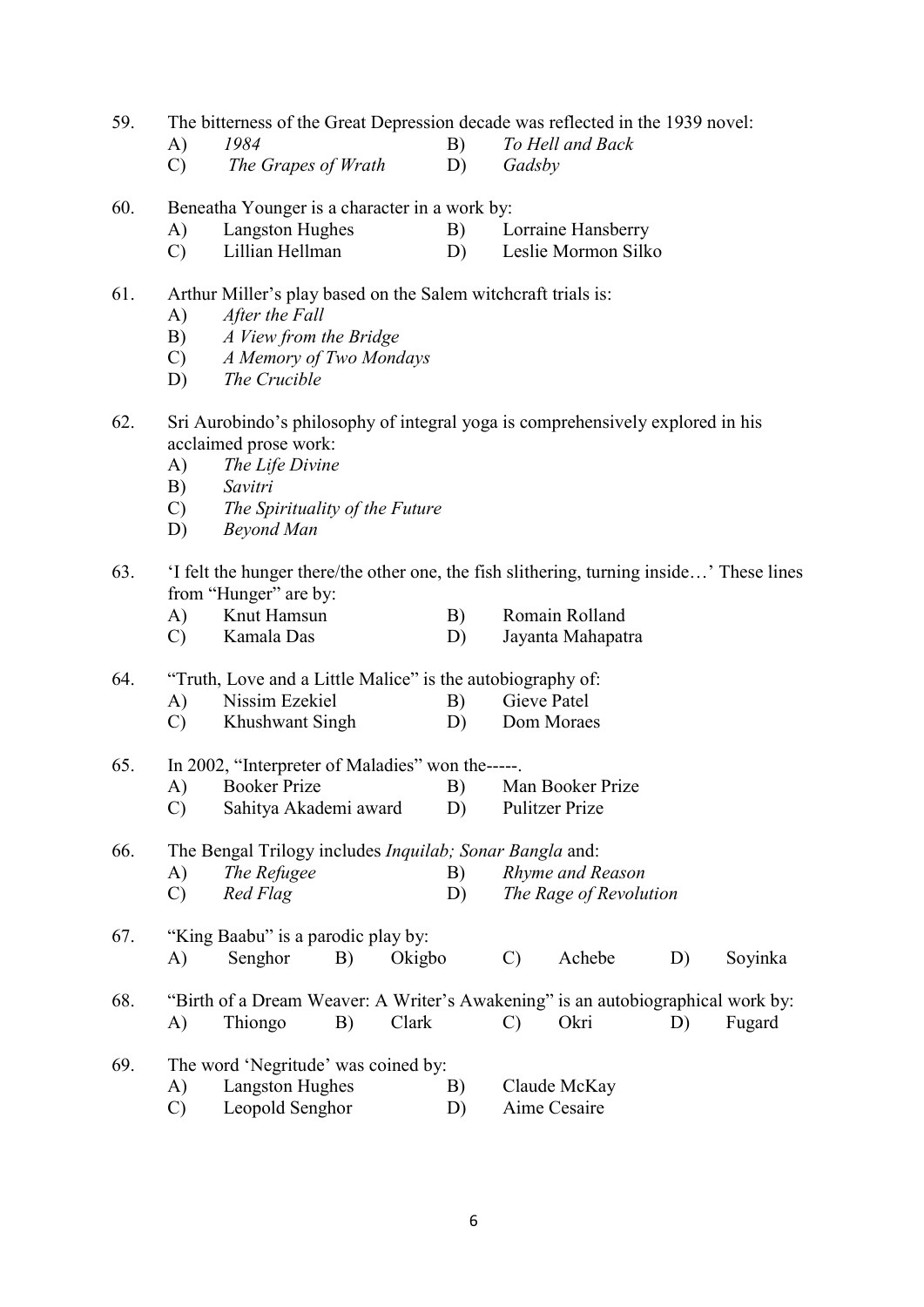| 70. |               | "Omeras" (1990) is a retelling of Homer in a modern setting by:                                              |    |           |                 |               |                          |    |           |
|-----|---------------|--------------------------------------------------------------------------------------------------------------|----|-----------|-----------------|---------------|--------------------------|----|-----------|
|     | A)            | <b>Seamus Heaney</b>                                                                                         |    |           | B)              |               | Margaret Atwood          |    |           |
|     | $\mathcal{C}$ | Amitav Ghosh                                                                                                 |    |           | D)              |               | Derek Walcott            |    |           |
| 71. |               | The utter desolation of Depression-era life in the prairie was described in "Ask for Me<br>and My House" by: |    |           |                 |               |                          |    |           |
|     | (A)           | <b>Upton Sinclair</b>                                                                                        |    |           | B)              | Ross Sinclair |                          |    |           |
|     | $\mathcal{C}$ | May Sinclair                                                                                                 |    |           | D)              |               | Margaret St Clair        |    |           |
| 72. |               | "The Splintered Moon" and "A Choice of Dreams" are works by:                                                 |    |           |                 |               |                          |    |           |
|     | A)            | George Stromboul                                                                                             |    |           | B)              |               | Naomi Nakane             |    |           |
|     | $\mathcal{C}$ | Joy Kogawa                                                                                                   |    |           | D)              | Claire Harris |                          |    |           |
| 73. | Image":       | The poet whose first volume of poems appeared in 1946 under the title "The Moving"                           |    |           |                 |               |                          |    |           |
|     | A)            | Margaret Laurence                                                                                            |    |           | B)              |               | Margaret Atwood          |    |           |
|     | $\mathcal{C}$ | Judith Wright                                                                                                |    |           | D)              | Judith Light  |                          |    |           |
| 74. |               | "Tree of Man" reflects the conception of Australia of its writer:<br>David Malouf                            |    |           |                 |               |                          |    |           |
|     | A)            | Patrick White                                                                                                |    |           | B)              |               |                          |    |           |
|     | $\mathbf{C}$  | Sally Morgan                                                                                                 |    |           | D)              |               | David Williamson         |    |           |
| 75. |               | Triton, a young Sri Lankan boy, is the narrator of Romesh Gunasekhara's:<br>Reef                             |    |           |                 |               | The Sandglass            |    |           |
|     | A)            |                                                                                                              |    |           | B)              |               | Noon Tide Toll           |    |           |
|     | $\mathcal{C}$ | Heaven's Edge                                                                                                |    |           | D)              |               |                          |    |           |
| 76. |               | "A Pronouncing Dictionary of American English" (1944) is an invaluable work by:                              |    |           |                 |               |                          |    |           |
|     | A)            | Clarke and Gable                                                                                             |    |           | B)              |               | Jones and Gimson         |    |           |
|     | $\mathcal{C}$ | Kenyon and Knott                                                                                             |    |           | D)              |               | <b>Crystal and Drake</b> |    |           |
| 77. |               | The omission of certain sounds in connected speech is called:                                                |    |           |                 |               |                          |    |           |
|     | A)            | ellipses                                                                                                     | B) | elision   |                 | C)            | ellision                 | D) | iteration |
|     |               |                                                                                                              |    |           |                 |               |                          |    |           |
| 78. |               | An affix that is added within a root or stem of a word is called:                                            |    |           |                 |               |                          |    |           |
|     | A)            | infix                                                                                                        | B) | intrafix  |                 | $\mathcal{C}$ | introfix                 | D) | interfix  |
| 79. |               | Changes in the meaning(s) of a word over the course of time are:                                             |    |           |                 |               |                          |    |           |
|     | $\bf{A}$      | synchronic                                                                                                   | B) | syncretic |                 | $\mathcal{C}$ | semantic                 | D) | semetic   |
|     |               |                                                                                                              |    |           |                 |               |                          |    |           |
| 80. | $\bf{A}$      | "An Exception to the First Sound Shift" presented what has come to be known as :<br>Grimm's Law B)           |    |           | Verner's Law C) |               | Zeitschrift              | D) | Zeitgeist |
|     |               |                                                                                                              |    |           |                 |               |                          |    |           |
| 81. |               | The first known Old English Christian poet is:                                                               |    |           |                 |               |                          |    |           |
|     | A)            | Abbess St Hilda                                                                                              |    |           | B)              |               | Bede the Venerable       |    |           |
|     | $\mathbf{C}$  | Caedmon the herdsman                                                                                         |    |           | D)              |               | Cnut the Great           |    |           |
| 82. |               | The first complete English language Bible was promoted by :                                                  |    |           |                 |               |                          |    |           |
|     | A)            | John of Gaunt                                                                                                |    |           | B)              |               | William Caxton           |    |           |
|     | $\mathcal{C}$ | William Tyndale                                                                                              |    |           | D)              |               | John Wycliffe            |    |           |
|     |               |                                                                                                              |    |           |                 |               |                          |    |           |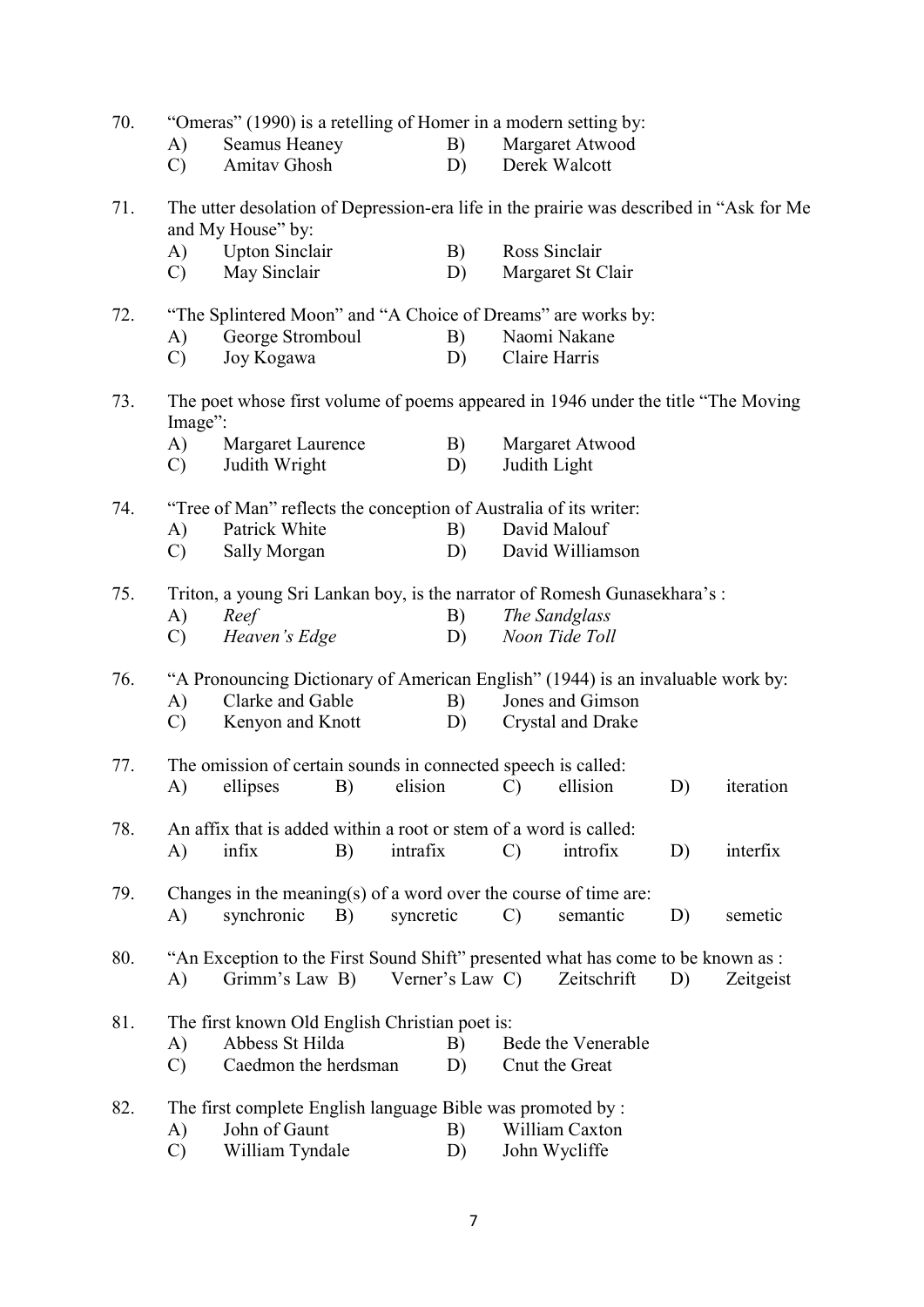| 83. | A)                  | The greatest individual contributor of new words to the English language is :<br>Johnson                                                                                                                                   | B) | Donne       |          | $\mathcal{C}$             | Shakespeare D)                            |    | Milton                                                                                  |
|-----|---------------------|----------------------------------------------------------------------------------------------------------------------------------------------------------------------------------------------------------------------------|----|-------------|----------|---------------------------|-------------------------------------------|----|-----------------------------------------------------------------------------------------|
| 84. |                     | Full-fledged vernacular languages such as those developed in colonial European<br>plantation settlements as a result of contact between groups that spoke mutually<br>unintelligible languages are known by the term-----. |    |             |          |                           |                                           |    |                                                                                         |
|     | A)                  | pidgin                                                                                                                                                                                                                     | B) | creole      |          | $\mathcal{C}$             | cant                                      | D) | patois                                                                                  |
| 85. |                     | or otherwise assimilated into------.                                                                                                                                                                                       |    |             |          |                           |                                           |    | Words such as 'backwoods', 'bullfrog', 'hickory' 'persimmon,' etc., were first borrowed |
|     | A)<br>$\mathbf{C}$  | American English<br>South Asian English                                                                                                                                                                                    |    |             | B)<br>D) |                           | Australian English<br>African English     |    |                                                                                         |
| 86. |                     | 'The Anglo-Indian Dictionary' brought out in 1886 was called------.                                                                                                                                                        |    |             |          |                           |                                           |    |                                                                                         |
|     | A)<br>$\mathcal{C}$ | <b>Hockus Focus</b><br>Nimby Pamby                                                                                                                                                                                         |    |             | B)<br>D) |                           | Hobson Jobson<br>Nimby Nameby             |    |                                                                                         |
| 87. |                     | The theory of social learning was developed by the psychologist:                                                                                                                                                           |    |             |          |                           |                                           |    |                                                                                         |
|     | A)                  | Holland                                                                                                                                                                                                                    | B) | Piaget      |          | $\mathcal{C}$             | Perry                                     | D) | Vygotsky                                                                                |
| 88. | A)                  | "Technology of Teaching" (1968) is a work by:<br>Pavlov                                                                                                                                                                    | B) | Russell     |          | $\mathcal{C}$             | Skinner                                   | D) | Watson                                                                                  |
| 89. | A)                  | Macaulay's famous Minute on Indian education came out in:<br>1835                                                                                                                                                          | B) | 1839        |          | $\mathcal{C}$             | 1844                                      | D) | 1845                                                                                    |
| 90. | A)<br>$\mathcal{C}$ | 'A Communicative Grammar of English' is an innovative text by:<br>Quirk and Halliday<br>Greenbaum and Svartvik                                                                                                             |    |             | B)<br>D) |                           | Leech and Svartvik<br>Quirk and Greenbaum |    |                                                                                         |
| 91. | A)                  | The 'silent way' of language teaching was introduced by:<br>Caleb Gattegro                                                                                                                                                 |    |             | B)       |                           | Georges Cuisinaire                        |    |                                                                                         |
|     | $\mathcal{C}$       | Roger Nelson                                                                                                                                                                                                               |    |             | D)       | Claudi Alsina             |                                           |    |                                                                                         |
| 92. | A)<br>$\mathcal{C}$ | Attitude is associated with character, but aptitude has more to do with:<br>Communication<br>Continuity                                                                                                                    |    |             | B)<br>D) | Consistency<br>Competency |                                           |    |                                                                                         |
| 93. | pedagogy:           | "Universal Pedagogy" (1806) is a work by one of the founders of modern scientific                                                                                                                                          |    |             |          |                           |                                           |    |                                                                                         |
|     | A)                  | JG Fichte                                                                                                                                                                                                                  | B) | JF Herbart  |          | $\mathcal{C}$             | JH Pestalozzi D)                          |    | JR Tschiffeli                                                                           |
| 94. | learning:           | A combination of face-to-face teaching and technology-enabled learning is termed-------                                                                                                                                    |    |             |          |                           |                                           |    |                                                                                         |
|     | A)                  | alternate                                                                                                                                                                                                                  | B) | blended     |          | $\mathcal{C}$             | smart                                     | D) | online                                                                                  |
| 95. | evaluation :        | The disadvantages of summative evaluation were sought to be remedied by ---------                                                                                                                                          |    |             |          |                           |                                           |    |                                                                                         |
|     | A)                  | normative                                                                                                                                                                                                                  | B) | comparative |          | $\mathcal{C}$             | formative                                 | D) | informative                                                                             |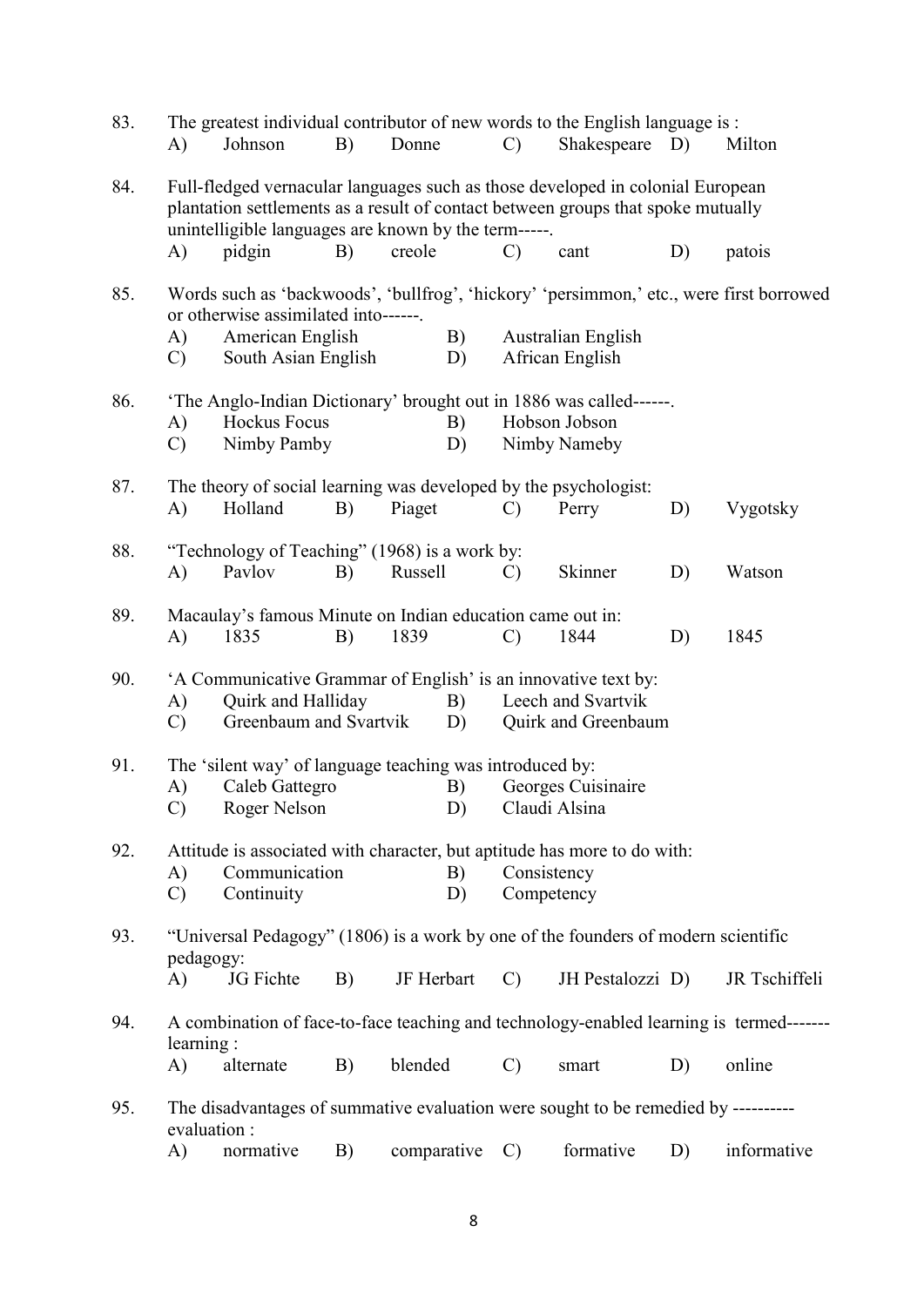| 96.                                                                                                             | A)                                                                                                        | Milton                                                                                                                                                                                                      | B) | Dryden  |    | $\mathbf{C}$                                                                           | 'Shakespeare has no heroes, his scenes are occupied only by men,' said:<br>Dr Johnson | D) | <b>TS Eliot</b> |  |  |  |
|-----------------------------------------------------------------------------------------------------------------|-----------------------------------------------------------------------------------------------------------|-------------------------------------------------------------------------------------------------------------------------------------------------------------------------------------------------------------|----|---------|----|----------------------------------------------------------------------------------------|---------------------------------------------------------------------------------------|----|-----------------|--|--|--|
| 97.                                                                                                             |                                                                                                           | neo-classical notion of:                                                                                                                                                                                    |    |         |    | In advocating for 'a language really used by men' Wordsworth was rebelling against the |                                                                                       |    |                 |  |  |  |
|                                                                                                                 | A)                                                                                                        | flowery prose                                                                                                                                                                                               |    |         | B) |                                                                                        | purple passages                                                                       |    |                 |  |  |  |
|                                                                                                                 | C)                                                                                                        | poetic diction                                                                                                                                                                                              |    |         | D) |                                                                                        | rhodomontade                                                                          |    |                 |  |  |  |
| 98.                                                                                                             | A)<br>B)<br>$\mathcal{C}$<br>D)                                                                           | The 'objective correlative' is a concept explored by TS Eliot in the essay:<br>"Tradition and the Individual Talent"<br>"The Function of Criticism"<br>"The Problem of Hamlet"<br>"Hamlet and His Problems" |    |         |    |                                                                                        |                                                                                       |    |                 |  |  |  |
| 99.                                                                                                             | Seven Types of Ambiguity is concerned with the effects of ambiguity on:                                   |                                                                                                                                                                                                             |    |         |    |                                                                                        |                                                                                       |    |                 |  |  |  |
|                                                                                                                 | A)                                                                                                        | English prose                                                                                                                                                                                               |    |         | B) |                                                                                        | English verse                                                                         |    |                 |  |  |  |
|                                                                                                                 | C)                                                                                                        | English drama                                                                                                                                                                                               |    |         | D) |                                                                                        | English words                                                                         |    |                 |  |  |  |
| 100.<br>Key texts of Russian formalism were translated in the work "Theorie de la Litterature"<br>$(1965)$ by : |                                                                                                           |                                                                                                                                                                                                             |    |         |    |                                                                                        |                                                                                       |    |                 |  |  |  |
|                                                                                                                 | A)                                                                                                        | Tzvetan Todorov                                                                                                                                                                                             |    |         |    | Victor Erlich                                                                          |                                                                                       |    |                 |  |  |  |
|                                                                                                                 | $\mathcal{C}$                                                                                             | Victor Shklovsky                                                                                                                                                                                            |    |         | D) |                                                                                        | Yury Tynianov                                                                         |    |                 |  |  |  |
| 101.                                                                                                            | L'Ordine Nuovo ("The New Order") is the newspaper founded in 1919 by:                                     |                                                                                                                                                                                                             |    |         |    |                                                                                        |                                                                                       |    |                 |  |  |  |
|                                                                                                                 | A)                                                                                                        | Matteo Bartoli                                                                                                                                                                                              |    |         | B) |                                                                                        | Palmiro Togliati                                                                      |    |                 |  |  |  |
|                                                                                                                 | $\mathcal{C}$                                                                                             | <b>Benedetto Croce</b>                                                                                                                                                                                      |    |         | D) |                                                                                        | Antonio Gramsci                                                                       |    |                 |  |  |  |
| 102.                                                                                                            | The title of the fourth volume of "Mythologiques", which came out in 1971:                                |                                                                                                                                                                                                             |    |         |    |                                                                                        |                                                                                       |    |                 |  |  |  |
|                                                                                                                 | A)                                                                                                        | The Raw and the Cooked                                                                                                                                                                                      |    |         | B) | The Origin of Table Manners                                                            |                                                                                       |    |                 |  |  |  |
|                                                                                                                 | $\mathcal{C}$                                                                                             | The Naked Man                                                                                                                                                                                               |    |         | D) |                                                                                        | From Honey to Ashes                                                                   |    |                 |  |  |  |
| 103.                                                                                                            | Match the names of literary works and the names of literary styles/movements they are<br>associated with: |                                                                                                                                                                                                             |    |         |    |                                                                                        |                                                                                       |    |                 |  |  |  |
|                                                                                                                 |                                                                                                           | <b>Works</b>                                                                                                                                                                                                |    |         |    |                                                                                        | <b>Styles/Movements</b>                                                               |    |                 |  |  |  |
|                                                                                                                 | 1.                                                                                                        | Afternoon of a Faun                                                                                                                                                                                         |    |         | a) | Imagism                                                                                |                                                                                       |    |                 |  |  |  |
|                                                                                                                 | 2.                                                                                                        | Sea Garden                                                                                                                                                                                                  |    |         | b) |                                                                                        | <b>Movement Poetry</b>                                                                |    |                 |  |  |  |
|                                                                                                                 | 3.                                                                                                        | On the Road                                                                                                                                                                                                 |    |         | c) | Symbolism                                                                              |                                                                                       |    |                 |  |  |  |
|                                                                                                                 | 4.                                                                                                        | Toads                                                                                                                                                                                                       |    |         | d) | Beat                                                                                   |                                                                                       |    |                 |  |  |  |
|                                                                                                                 | A)                                                                                                        | $1-d$ , $2-c$ , $3-a$ , $4-b$                                                                                                                                                                               |    |         | B) |                                                                                        | $1-d$ , $2-a$ , $3-c$ , $4-b$                                                         |    |                 |  |  |  |
|                                                                                                                 | $\mathcal{C}$                                                                                             | 1-c, 2-a, 3-d, 4-b                                                                                                                                                                                          |    |         | D) |                                                                                        | 1-d, 2-a, 3-b, 4-c                                                                    |    |                 |  |  |  |
| 104.                                                                                                            | A)                                                                                                        | Horkeimer                                                                                                                                                                                                   | B) | Adorno  |    | $\mathcal{C}$                                                                          | "The Structural Transformation of the Public Sphere" is a work by:<br>Habermas        | D) | Marcuse         |  |  |  |
|                                                                                                                 |                                                                                                           |                                                                                                                                                                                                             |    |         |    |                                                                                        |                                                                                       |    |                 |  |  |  |
| 105.                                                                                                            |                                                                                                           | and Other Mythologies' by:                                                                                                                                                                                  |    |         |    |                                                                                        | The 'mythologies' of popular cultural phenomena were explored in 'The Eiffel Tower    |    |                 |  |  |  |
|                                                                                                                 | A)                                                                                                        | <b>Barthes</b>                                                                                                                                                                                              | B) | Derrida |    | $\mathcal{C}$                                                                          | Foucault                                                                              | D) | Lacan           |  |  |  |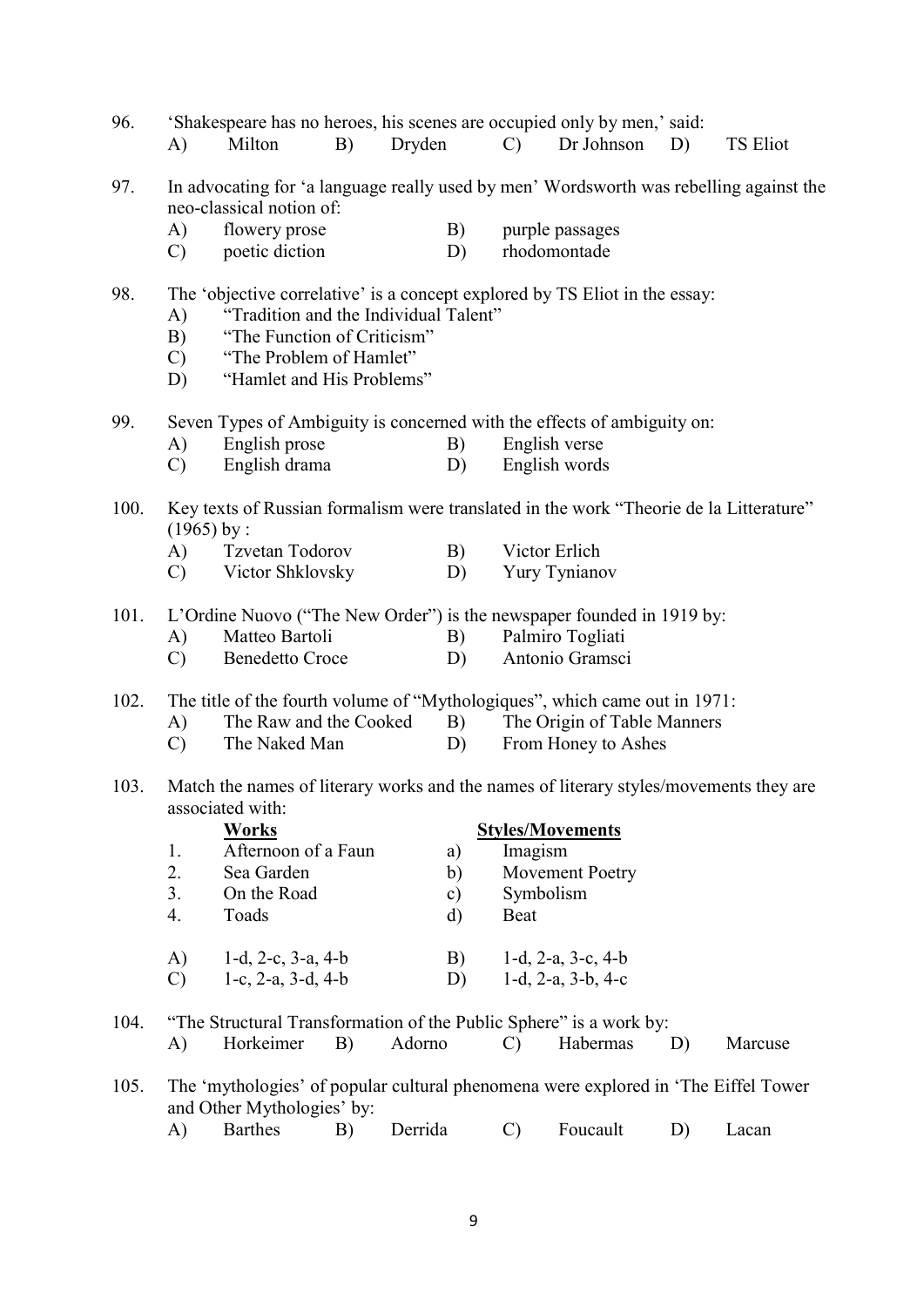| 106. | A)              | Simone de Beauvoir's 'Le Deuxieme Sexe' was published in two volumes in the year:<br>1947                            | B)     | 1949    |    | $\mathcal{C}$ | 1953                           | D) | 1956    |  |
|------|-----------------|----------------------------------------------------------------------------------------------------------------------|--------|---------|----|---------------|--------------------------------|----|---------|--|
| 107. |                 | Bodies that Matter: On the Discursive Limits of Sex (1993) is an important work by:                                  |        |         |    |               |                                |    |         |  |
|      | A)              | <b>Betty Friedan</b>                                                                                                 |        |         | B) |               | Helene Cixous                  |    |         |  |
|      | $\mathcal{C}$   | Catherine Clement                                                                                                    |        |         | D) |               | Judith Butler                  |    |         |  |
|      |                 |                                                                                                                      |        |         |    |               |                                |    |         |  |
| 108. |                 | The concepts of hybridity, mimicry and ambivalence are associated with the theoretical<br>constructs of-----.        |        |         |    |               |                                |    |         |  |
|      | A)              | <b>Edward Said</b>                                                                                                   |        |         | B) |               | Homi Bhabha                    |    |         |  |
|      | $\mathcal{C}$ ) | Gayatri Spivak                                                                                                       |        |         | D) |               | Harish Trivedi                 |    |         |  |
|      |                 |                                                                                                                      |        |         |    |               |                                |    |         |  |
| 109. |                 | The dynamic of the 'perverse' was first explored by Jonathan Dollimore in------.                                     |        |         |    |               |                                |    |         |  |
|      | A)              | Radical Tragedy                                                                                                      |        |         | B) |               | Sex, Literature and Censorship |    |         |  |
|      | $\mathcal{C}$   | Death, Desire and Loss                                                                                               |        |         | D) |               | <b>Sexual Dissidence</b>       |    |         |  |
|      |                 |                                                                                                                      |        |         |    |               |                                |    |         |  |
| 110. |                 | 'Poet of the Underworld,' from the title of a collection of the author's poems in English<br>translation, refers to: |        |         |    |               |                                |    |         |  |
|      | A)              | Siddalingaiah                                                                                                        |        |         | B) |               | Sharankumar Limbale            |    |         |  |
|      | C)              | Namdeo Dhasal                                                                                                        |        |         | D) | Sukirtharan   |                                |    |         |  |
|      |                 |                                                                                                                      |        |         |    |               |                                |    |         |  |
| 111. |                 | Translation/History/Culture is a 'Sourcebook' edited by:                                                             |        |         |    |               |                                |    |         |  |
|      | A)              | Andre Lefevere                                                                                                       |        |         | B) |               | James Holmes                   |    |         |  |
|      | $\mathcal{C}$   | Eugene Nida                                                                                                          |        |         | D) |               | Anton Popovic                  |    |         |  |
|      |                 |                                                                                                                      |        |         |    |               |                                |    |         |  |
| 112. |                 | 'Cultural materialism' is a term proposed by:                                                                        |        |         |    |               |                                |    |         |  |
|      | A)              | Eric Hosbawm                                                                                                         |        |         | B) |               | Raymond Williams               |    |         |  |
|      | $\mathcal{C}$   | Tony Bennett                                                                                                         |        |         | D) |               | Pierre Bourdieu                |    |         |  |
| 113. |                 | The concept of the 'sane society' was put forward by:                                                                |        |         |    |               |                                |    |         |  |
|      | A)              | Cheryl Glotfelty                                                                                                     |        |         | B) |               | Rachel Carson                  |    |         |  |
|      | $\mathcal{C}$   | Erich Fromm                                                                                                          |        |         | D) | Ivan Illich   |                                |    |         |  |
|      |                 |                                                                                                                      |        |         |    |               |                                |    |         |  |
| 114. |                 | In Bhartrhari's view, the word or the sentence taken as a single meaningful unit is-------                           |        |         |    |               |                                |    |         |  |
|      | A)              | vak<br>B)                                                                                                            | vachan |         |    | $\mathcal{C}$ | slesha                         | D) | sphota  |  |
|      |                 |                                                                                                                      |        |         |    |               |                                |    |         |  |
| 115. |                 | The deviations that make an utterance poetic are studied in-------                                                   |        |         |    |               |                                |    |         |  |
|      | A)              | alamkara                                                                                                             | B)     | anumana |    | $\mathcal{C}$ | riti                           | D) | vakroti |  |
|      |                 |                                                                                                                      |        |         |    |               |                                |    |         |  |
| 116. |                 | The "Reign of Terror" is associated with:                                                                            |        |         |    |               |                                |    |         |  |
|      | A)              | Charles I                                                                                                            |        |         | B) | Richard III   |                                |    |         |  |
|      |                 | The French Revolution                                                                                                |        |         |    |               |                                |    |         |  |
|      | $\mathcal{C}$   |                                                                                                                      |        |         | D) |               | The Spanish Civil War          |    |         |  |
|      |                 |                                                                                                                      |        |         |    |               |                                |    |         |  |
| 117. |                 | 'Indian Empire or no Indian Empire, we cannot do without Shakespeare' said:<br>Lewis Carroll                         |        |         |    |               | Winston Churchill              |    |         |  |
|      | A)              |                                                                                                                      |        |         | B) |               |                                |    |         |  |
|      | $\mathcal{C}$   | Thomas Carlyle                                                                                                       |        |         | D) |               | Matthew Arnold                 |    |         |  |